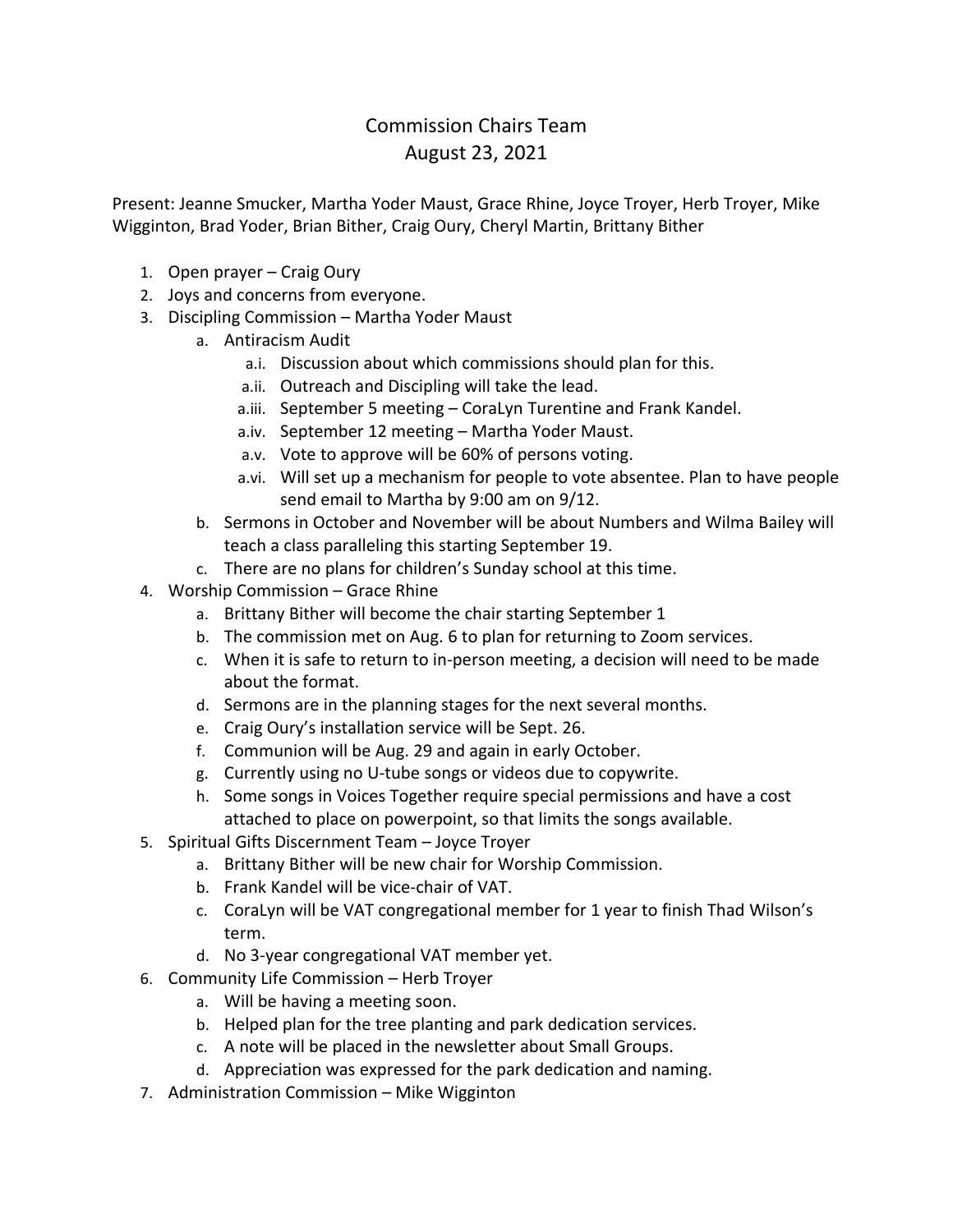- a. Also worked on the tree planting and park dedication services.
- b. Are working with Craig Oury regarding transferring administrative duties as appropriate.
- c. Was asked to add hand sanitizer to the list of supplies.
- d. The Amigo's group has been cleaning but it is not known when they plan to worship in the building again.
- e. Plans are being made about where to place the sign.
- f. Thanks was extended to Brittany Bither for taking on extra duties.
- g. A small red maple tree was planted in the area where the large oak tree was removed.
- h. The church sign on Arlington street may need to be replaced.
- i. Are planning to work with a sign company to replace the sign outside the church.
- 8. Outreach Commission Brad Yoder
	- a. Frank Kandel is moving off the commission.
	- b. Interfaith Power and Light had designated Shalom as a Cool Congregation and the sign will be placed in the foyer.
	- c. Arlington Woods Neighborhood group has a community cleanup scheduled for Sept. 18.
	- d. Bottle caps continue to be collected. There are probably enough for the toddler picnic table. It is difficult to process them currently.
	- e. \$250 was donated to Family Promise from Shalom
	- f. The Morning Star Church sent letters of appreciation for the help in replacing their refrigerators and freezers.
	- g. Indiana Assistance to Immigrants in Detention (Indiana AID)
		- g.i. Working on ways to set up virtual visits with detainees.
		- g.ii. It appears that Indiana will increase the number of detainees with a decrease in the numbers in Illinois.
		- g.iii. Some networking continues.
	- h. Social justice issues
		- h.i. Voter suppression and nullification.
		- h.ii. Gun violence.
		- h.iii. Faith in Indiana
		- h.iv. Aug 26 Church Women United meeting about gun violence at 7:00 pm.
		- h.v. Sept. 16 another meeting about gun violence.
- 9. Vision and Accountability Team Jeanne Smucker
	- a. Craig and Brian are doing well at dividing up duties will evaluate in October.
	- b. Deacons
		- b.i. Met with the deacons and there were varying responses.
		- b.ii. Recommend the deacons continue into the spring.
		- b.iii. Deacons will be asked if they want to continue or not.
		- b.iv. Congregation will be asked to opt out if they don't want to have a deacon assigned to them.
	- c. Spiritual Gifts Discernment Team